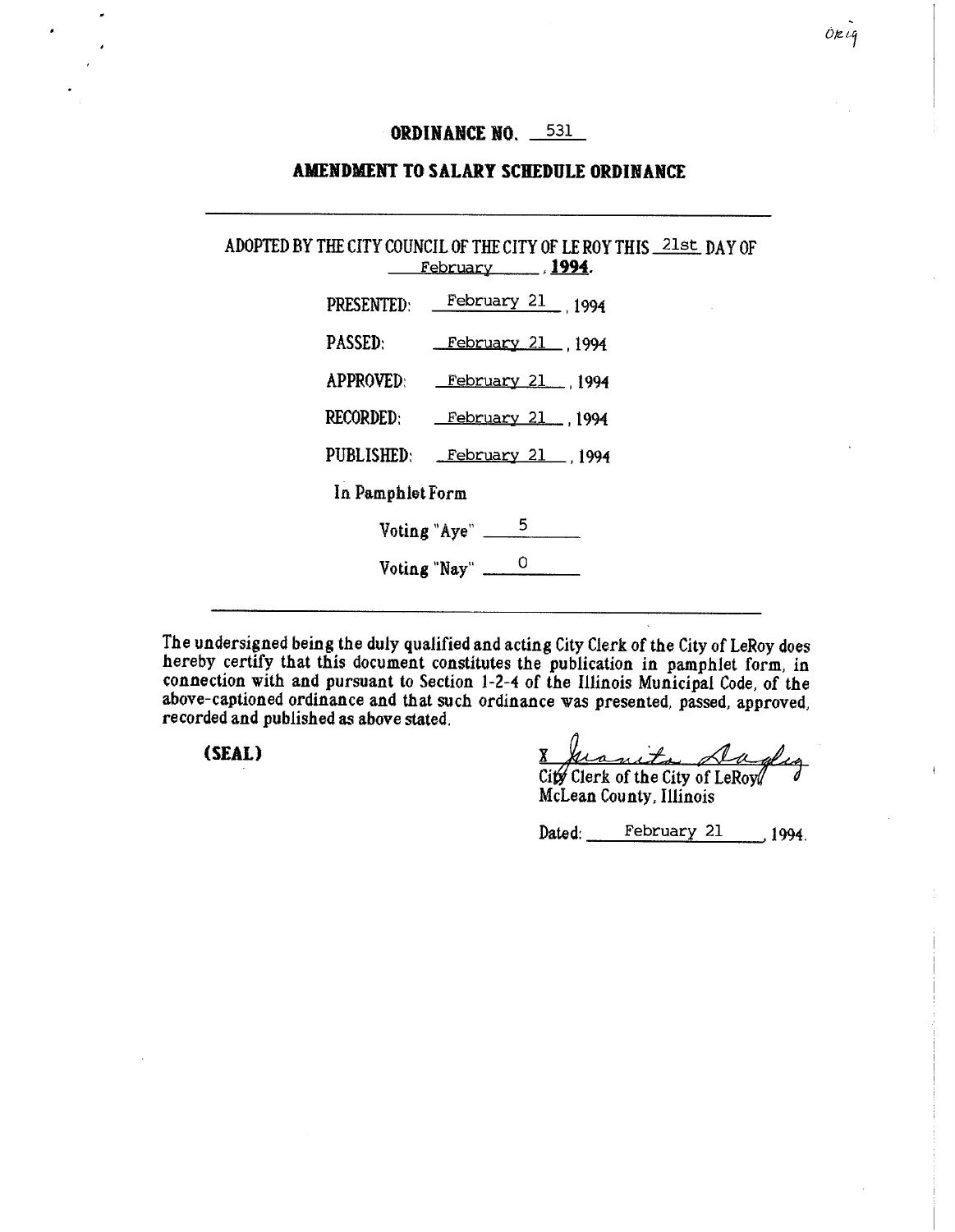#### ORDINANCE NO. 531

### **AMENDMENT TO SALARY SCHEDULE ORDINANCE**

WHEREAS, the City Council has reviewed Ordinance No. 518, the salary schedule ordinance of the City of LeRoy, most recently adopted, and

WHEREAS, the Mayor and City Council of the City of LeRoy have determined that the probationary period *for new* police officers should be extended beyond its current limits in the aforesaid salary ordinance,

NOW, THEREFORE, IT IS HEREBY ORDAINED, by the City Council of the City of LeRoy, In lawful meeting assembled as follows:

Section 1. SECTION II, Salary and Pay Schedule for Appointed Officers and Employees, of the aforesaid Ordinance No. 518, adopted November 1, 1994, the last paragraph on page two of said ordinance, is hereby amended by substituting the figures "180" in place of the figures "120" near the end of the third line of the aforesaid paragraph. Said paragraph will read as follows;

All new full-time employees, with the exception of police officers, will be paid full pay from hire date and remain on probation for a period of 90 days to determine ability to perform work satisfactorily. All new full-time police officers will be paid full pay from hire date for a period of 180 days probational period with additional time of probation added at the discretion of the City Council as deemed necessary with performance evaluated annually or as required.

Section 2. This ordinance shall be in full force and effect from and after its passage, approval and publication in pamphlet form, as required by law.

**PASSED** by the *City* Council of the City of LeRoy, Illinois, upon the motion by

| Randy Zimmerman          | seconded by | Lois Parkin         | by roll call vote |
|--------------------------|-------------|---------------------|-------------------|
| 2lst<br>on the<br>day of | February    | , 1994, as follows: |                   |
| Aldermen elected         |             | Aldermen present    |                   |

VOTING AYE;

David McClelland, Patrick Beaty, Ronnie Litherland, Lois Parkin, (full names); Randy Zimmerman

VOTING NAY:

None

**(full names)**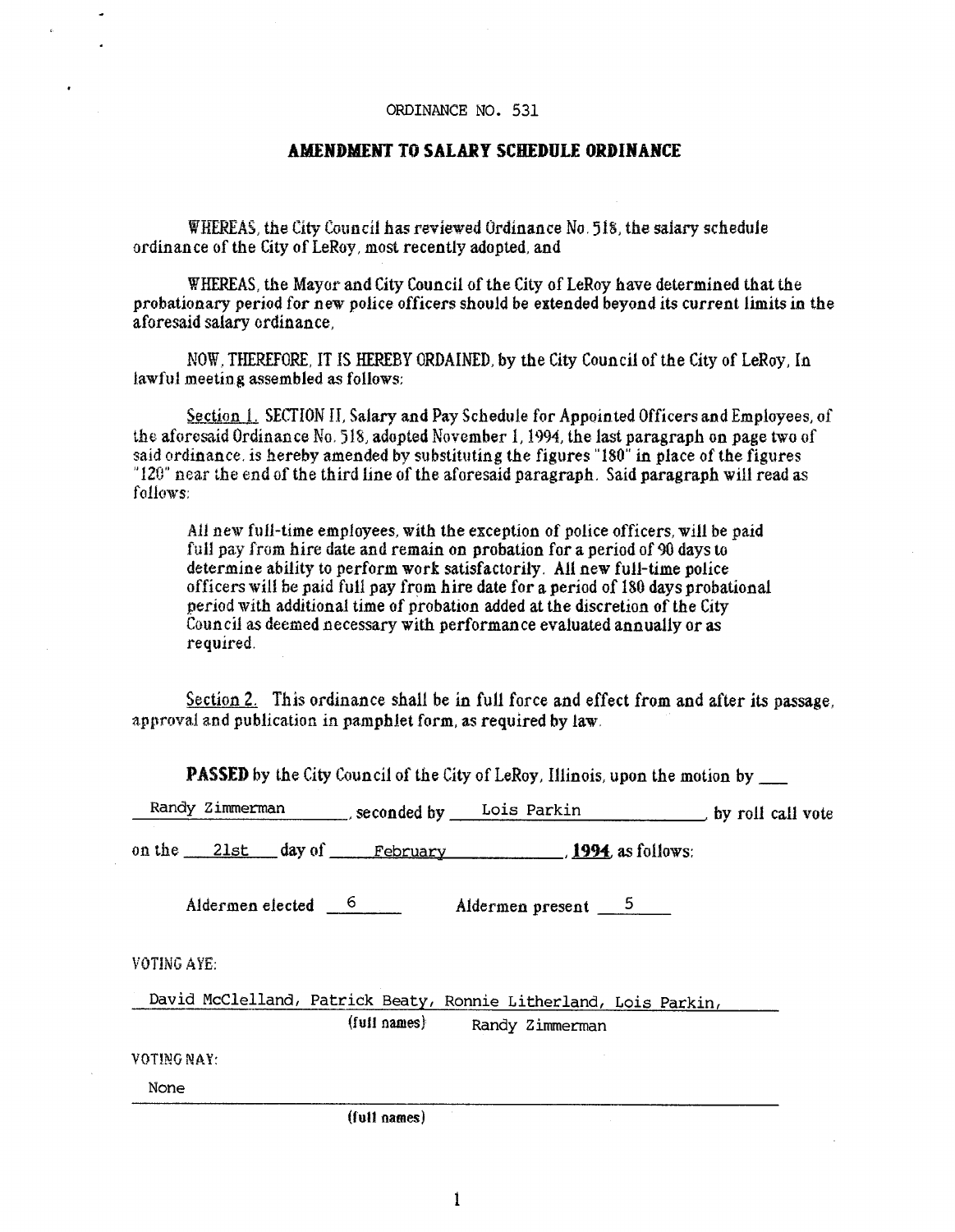**ABSENT, ABSTAIN, OTHER:** 

Robert D. Johnson absent

**(full names)** 

and deposited and filed in the office of the City Clerk in said municipality on the 21st day of

February **,1994.** 

**x** 

Juan⁄ia Dagley, City Clerk of the⁄City **of** LeRoy, LeRoy, McLean County, Illinois

**APPROVED BY** the Mayor of the City of LeRoy, Illinois, this 21st day of

February **199q.** 

**x** 

Jerry C. Davis, Mayor of the City of LeRoy, McLean County, Illinois

ATTEST: **(SEAL)** 

8 Jeanita dagley

Juanita Dagley, City Clerk, City of LeRby, LeRoy, McLean County, Illinois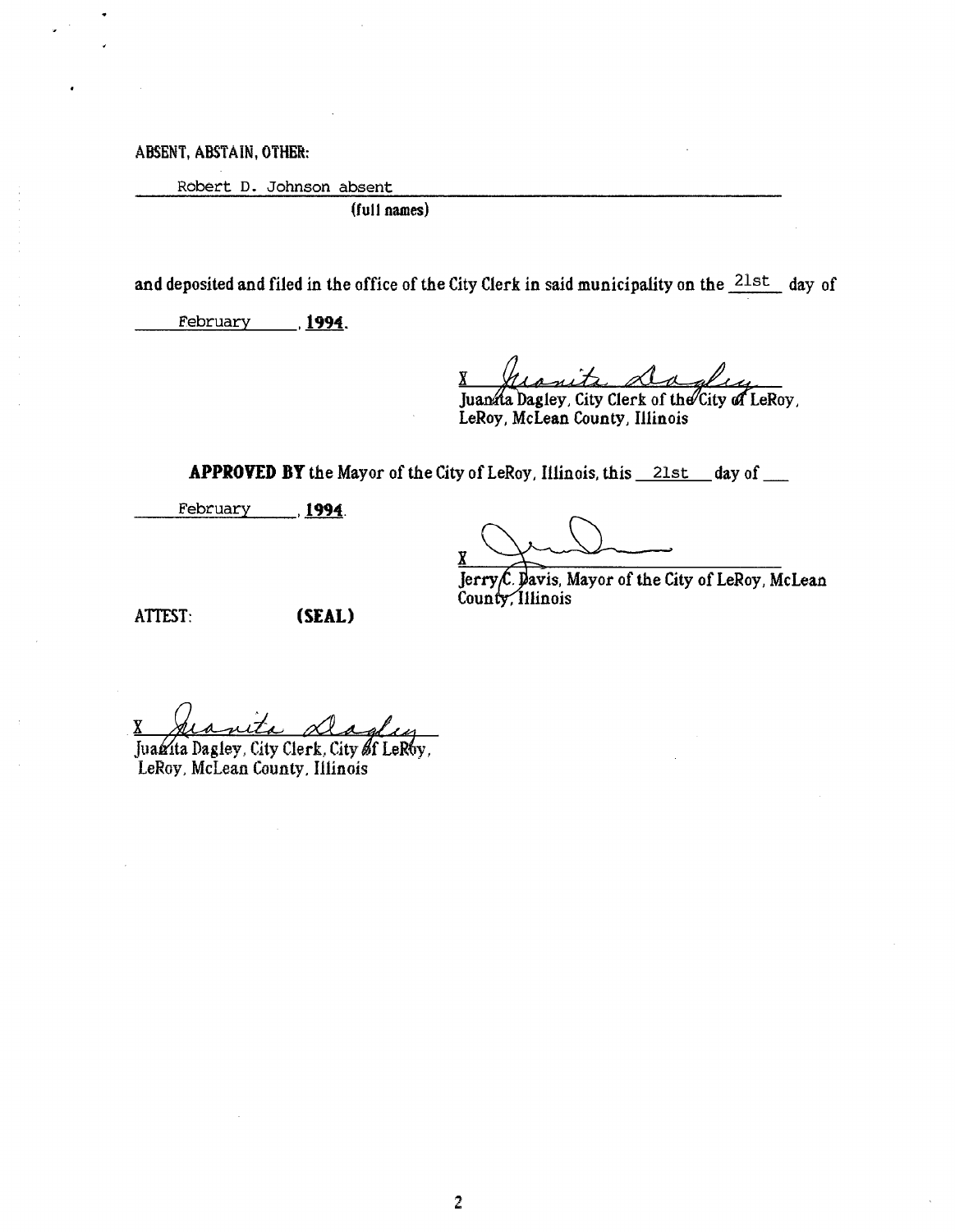#### **CERTIFICATE**

1, **Juanita Daaley.** certify that I am the duly elected and acting municipal clerk of the **City of LeRoy.** of **McLean** County, Illinois,

I further certify that on Pebruary 21 **1994**, the Corporate Authorities of such municipality passed and approved Ordinance No. 531 [100]. entitled:

## **AMENDMENT TO SALARY SCHEDULE ORDINANCE,**

which provided by its terms that it should be published in pamphlet form.

The pamphlet form of Ordinance No.  $531$ , including the Ordinance and a cover sheet thereof, was prepared, and a copy of such Ordinance was posted at the municipal building, commencing on February 21 **1994**, and continuing for at least ten days thereafter. Copies of such Ordinance were also available for public inspection upon request in the office of the municipal clerk

Dated at LeRoy, Illinois, this 21st day of February  $\frac{1994}{1994}$ 

**(SEAL)** 

anita Dagley